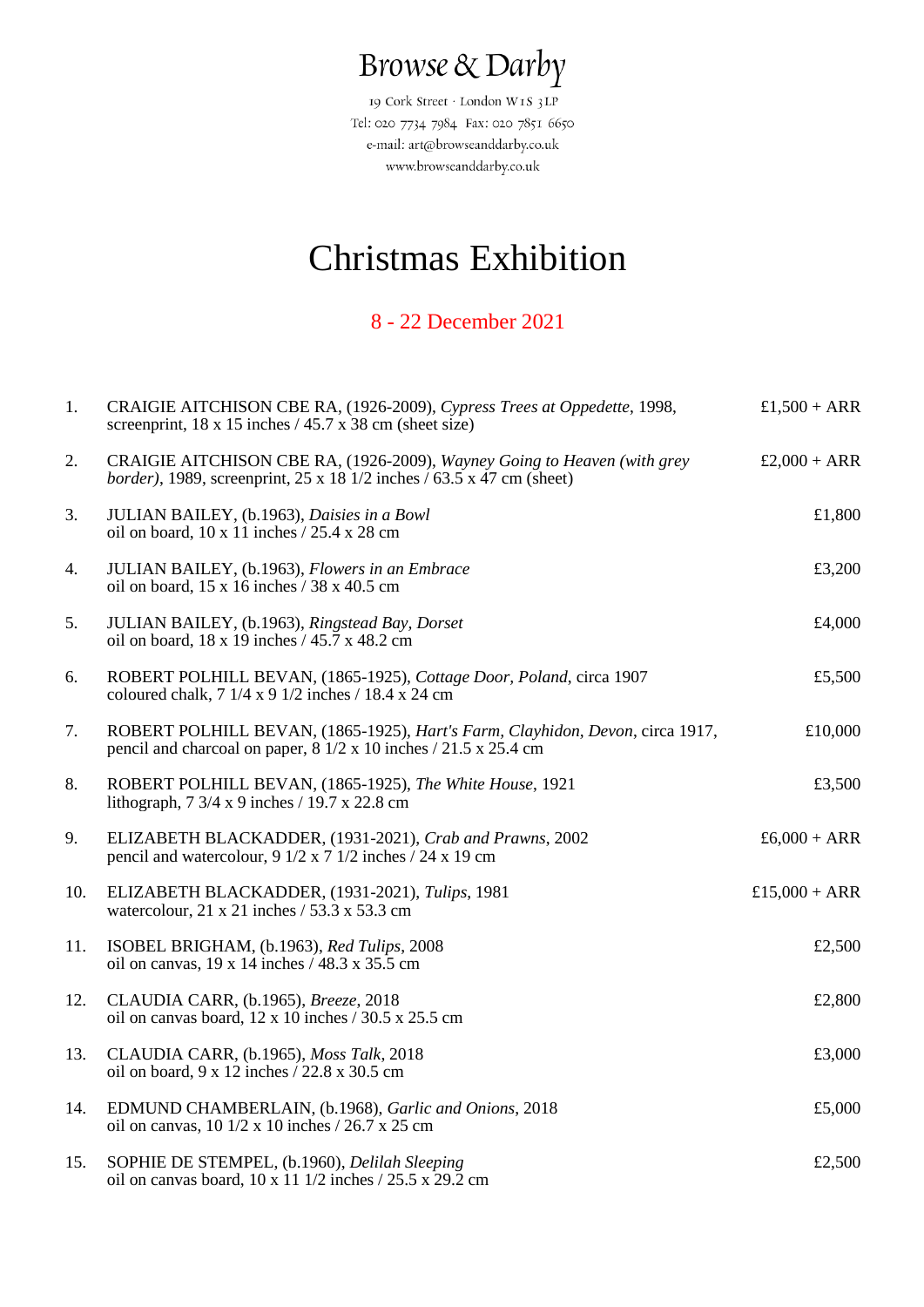| 16. | SOPHIE DE STEMPEL, (b.1960), Two Pineapples<br>oil on canvas, 9 1/2 x 11 1/2 inches / 24.2 x 29.3 cm                                                  | £2,500         |
|-----|-------------------------------------------------------------------------------------------------------------------------------------------------------|----------------|
| 17. | PAUL DELANCE, (1848-1924), Hendaye sur la Bidassoa<br>oil on panel, $6 \times 10$ inches $/ 15.2 \times 25.4$ cm                                      | £950           |
| 18. | ROBERT DUKES, (b.1965), Apple Segments, 2016<br>oil on board, 6 x 8 inches / 15.2 x 20.2 cm                                                           | £5,500         |
| 19. | ROBERT DUKES, (b.1965), Scissors II, 2020-21<br>oil on board, 8 x 14 inches / 20.2 x 35.5 cm                                                          | £6,500         |
| 20. | ANTHONY EYTON, (b.1923), Hanging Rock<br>pastel, 20 1/2 x 22 inches / 52 x 56 cm                                                                      | £6,000         |
| 21. | ANTHONY EYTON, (b.1923), Rio, 2005<br>aquatint (numbered 43/100), 9 1/2 x 10 1/2 inches / 24 x 26.7 cm                                                | £350           |
| 22. | ANTHONY EYTON, (b.1923), Sunflowers<br>oil on canvas, $27 \times 22$ inches / 68.6 x 56 cm                                                            | £10,000        |
| 23. | LUCIAN FREUD, (1922-2011), Head and Shoulders of a Girl, 1990<br>etching on Somerset paper, $30\frac{3}{4}$ x 24 3/4 inches / 78 x 63 cm (sheet size) | £58,000 + ARR  |
| 24. | ANTHONY FRY, (1927-2016), Temple Elephant<br>etching with carborundum, $15 \times 17$ 1/2 inches / 38 x 44.5 cm                                       | $£4,500 + ARR$ |
| 25. | ANTHONY FRY, (1927-2016), Camel and Nude<br>carborundum etching, $25 \frac{1}{2} \times 27 \frac{1}{2}$ inches / 64.8 x 69.8 cm                       | £5,000 + $ARR$ |
| 26. | HENRI GAUDIER-BRZESKA, (1891-1915), Male Nude, 1913<br>ink on paper, $15 \times 9$ 1/2 inches / 38 x 24 cm                                            | £12,000 + ARR  |
| 27. | PATRICK GEORGE, (1923-2016), Sheep, Grass & Snow<br>oil on board, 7 x 16 1/4 inches / 17.8 x 41.3 cm                                                  | $£5,000 + ARR$ |
| 28. | PATRICK GEORGE, (1923-2016), Snow Landscape, early 1980s<br>oil on board, 8 3/4 x 19 1/2 inches / 22.2 x 49.5 cm                                      | $£6,000 + ARR$ |
| 29. | ED GILBERT, (b. 1941), Birdcombe Hill, Early Morning, 2020<br>oil on board, 20 x 30 inches / 50.8 x 76.2 cm                                           | £4,000         |
| 30. | ED GILBERT, (b. 1941), Pink Tree, 2021<br>oil on board, $24 \times 20$ inches / 61 x 50.8 cm                                                          | £3,500         |
| 31. | HENRI HAYDEN, (1883-1970), Vue sur la Ferte sous Jouarre, 1963<br>oil and gouache on board, 15 1/2 x 22 1/2 inches / 39.4 x 57.2 cm                   | £12,000 + ARR  |
| 32. | LINDA HEATHCOAT-AMORY, (b.1950), Hellebores and Camellia, 2018<br>oil on canvas, $12 \times 15\frac{3}{4}$ inches / 30.5 x 40 cm                      | £1,800         |
| 33. | JULIE HELD, Enchanted Garden<br>acrylic on canvas, 60 x 35 3/4 inches / 152.5 x 91.5 cm                                                               | £6,000         |
| 34. | PATRICK HERON, November 16: 1: 1985, 1985<br>gouache on paper, 12 1/2 x 18 3/4 inches / 33 x 47.6 cm                                                  | £22,000 + ARR  |
| 35. | EILEEN HOGAN, (1946-), Swing, New Haven, 2020<br>oil on wax paper, 33 $3/4$ x 26 $1/4$ inches / 86 x 67 cm                                            | £35,000        |
| 36. | KATE HOPKINS, (b.1964), Bakewell Tarts I, 2018<br>oil on board, 11 7/8 x 11 7/8 inches / 30 x 30 cm                                                   | £3,500         |
| 37. | KATE HOPKINS, (b.1964), Cake Slices, 2018<br>oil on board, 11 7/8 x 11 7/8 inches / 30 x 30 cm                                                        | £3,500         |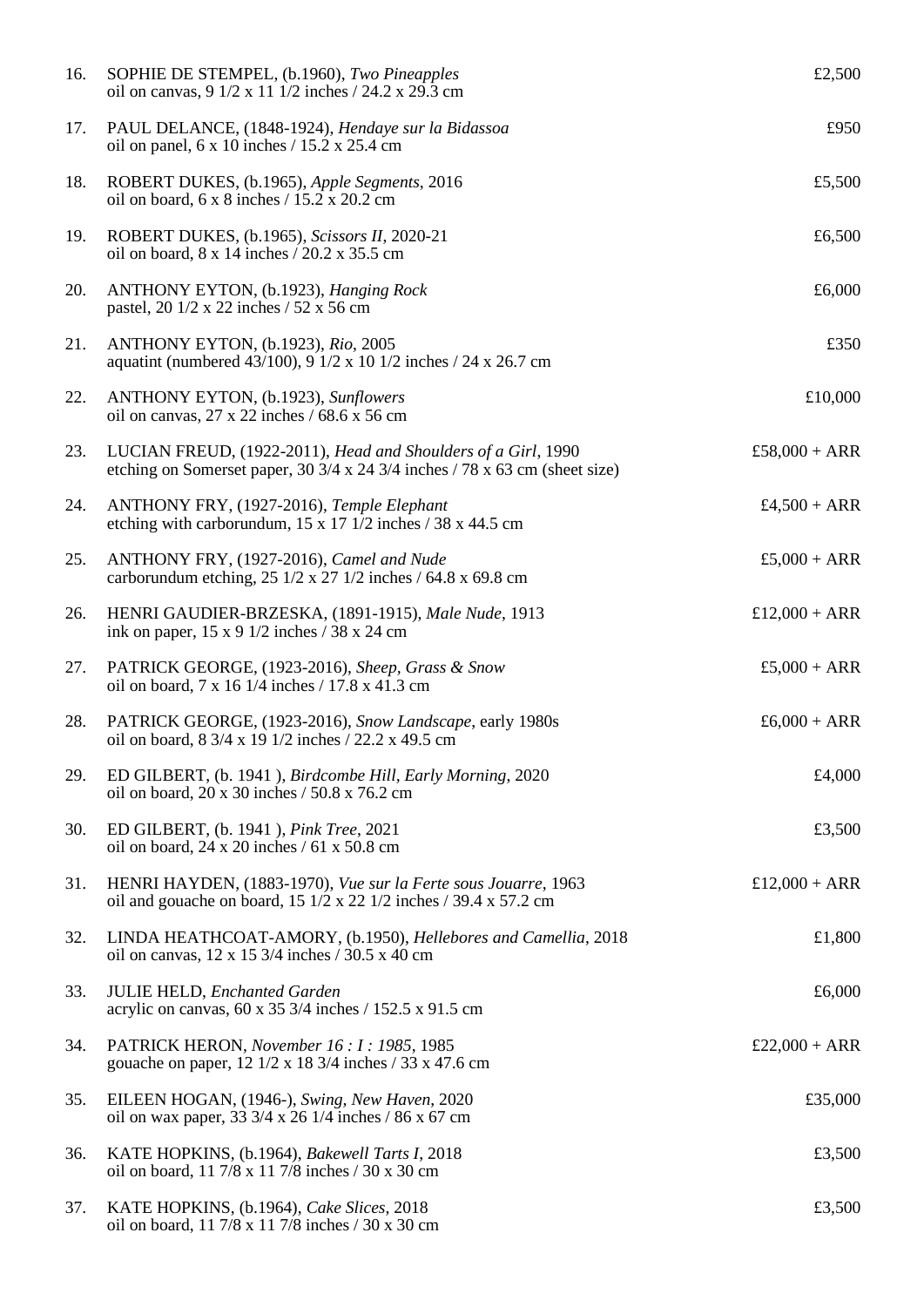| 38. | GWEN JOHN, (1876-1939), Rear view of nun and orphan, seated in church, circa<br>1920s, gouache, 5 5/8 x 5 7/16 inches / 14.3 x 14.5 cm                                                          | £9,500        |
|-----|-------------------------------------------------------------------------------------------------------------------------------------------------------------------------------------------------|---------------|
| 39. | GWEN JOHN, (1876-1939), Red flowers on white bloom<br>watercolour, $6 \frac{1}{4} \times 4 \frac{3}{4}$ inches / 15.7 x 12 cm                                                                   | £8,500        |
| 40. | GWEN JOHN, (1876-1939), Still life of flowers at a window, 1928<br>watercolour and gouache, $5 \frac{1}{2} \times 4 \frac{1}{2}$ inches / 14 x 11.5 cm                                          | £8,500        |
| 41. | NICHOLAS JOHNSON, (1941.), Study of Grey Lag Goose<br>watercolour on paper, $24 \times 34$ inches / 61 x 86.5 cm                                                                                | £2,500        |
| 42. | NICHOLAS JOHNSON, (1941.), Study of Mallard Dish Cover<br>watercolour on paper, $12 \times 17$ inches / 30.5 x 43.2 cm                                                                          | £1,200        |
| 43. | DAVID KING, (b. 1972), The Pith II<br>acrylic on linen, $12 \times 15\frac{3}{4}$ inches / 30.5 x 40 cm                                                                                         | £1,500        |
| 44. | DAVID KING, (b. 1972), The Pith III<br>acrylic on linen, $12 \times 15\frac{3}{4}$ inches / 30.5 x 40 cm                                                                                        | £1,500        |
| 45. | DAVID KING, (b. 1972), The Pith IV<br>acrylic on linen, $12 \times 15\frac{3}{4}$ inches / 30.5 x 40 cm                                                                                         | £1,500        |
| 46. | THOMAS LAMB, (b.1978), Hawthorn and Shepherds Hut at Night<br>oil on linen, 35.5 x 43 1/4 inches / 90 x 110 cm                                                                                  | £7,000        |
| 47. | THOMAS LAMB, (b.1978), Spring Snow<br>oil on linen, $20 \times 26$ 1/4 inches / 51 x 67 cm                                                                                                      | £4,500        |
| 48. | JAMES LLOYD, (b.1971), Freesias (Yellow)<br>oil on canvas, $12 \times 16$ inches / $30.5 \times 40.5$ cm                                                                                        | £2,800        |
| 49. | JAMES LLOYD, (b.1971), Freesias (Purple)<br>oil on canvas, $12 \times 16$ inches / 30.5 x 40.5 cm                                                                                               | £2,800        |
| 50. | HENRI MATISSE, (1869-1954), Tete d'enfant (Pierre Matisse), 1904-05<br>bronze, $6\frac{3}{8}$ inches $/15.2$ cm high                                                                            | £68,000 + ARR |
| 51. | JOHN NASH, (1893-1977), Floodgates, 1939<br>oil on canvas, $24 \times 30$ inches / 61 x 76.2 cm                                                                                                 | £65,000 + ARR |
| 52. | JOHN NASH, (1893-1977), Woodland Scene, 1969<br>watercolour, 14 1/2 x 19 7/8 inches / 37 x 50.5 cm                                                                                              | £8,500 + ARR  |
| 53. | ROBERT ORGAN, (b. 1933), On a Black Cloth, 2001<br>oil on canvas, $18 \times 20$ inches $/ 45.7 \times 50.8$ cm                                                                                 | £1,200        |
| 54. | ROBERT ORGAN, (b. 1933), Three Peaches<br>oil on board, 8 1/4 x 8 1/2 inches / 21 x 21.5 cm                                                                                                     | £950          |
| 55. | ANDY PANKHURST, (b.1968), LK Study I, 2008<br>oil on canvas laid onto panel, $9 \frac{1}{4} \times 11 \frac{1}{2}$ inches $/ 23.5 \times 29.2$ cm                                               | £3,000        |
| 56. | ANDY PANKHURST, (b.1968), From the Sudio, Sunny Evening Light, 2020-21, oil on<br>canvas, 32 x 24 inches / 81.5 x 61 cm                                                                         | £14,000       |
| 57. | JANE PATTERSON, (b.1955), Italian Landscape, 2018<br>oil on canvas laid on board, $14 \frac{1}{4} \times 19 \frac{1}{4}$ inches $\frac{736.2 \times 48.8 \text{ cm}}{49 \times 19 \times 10^6}$ | <b>SOLD</b>   |
| 58. | JANE PATTERSON, (b.1955), Lilies, 2019<br>charcoal on paper, $18 \times 14$ inches / $45.7 \times 35.5$ cm                                                                                      | £1,500        |
| 59. | WILLIAM PLUMPTRE, Paddled Bottle<br>height 9 inches / 22.8 cm                                                                                                                                   | £650          |